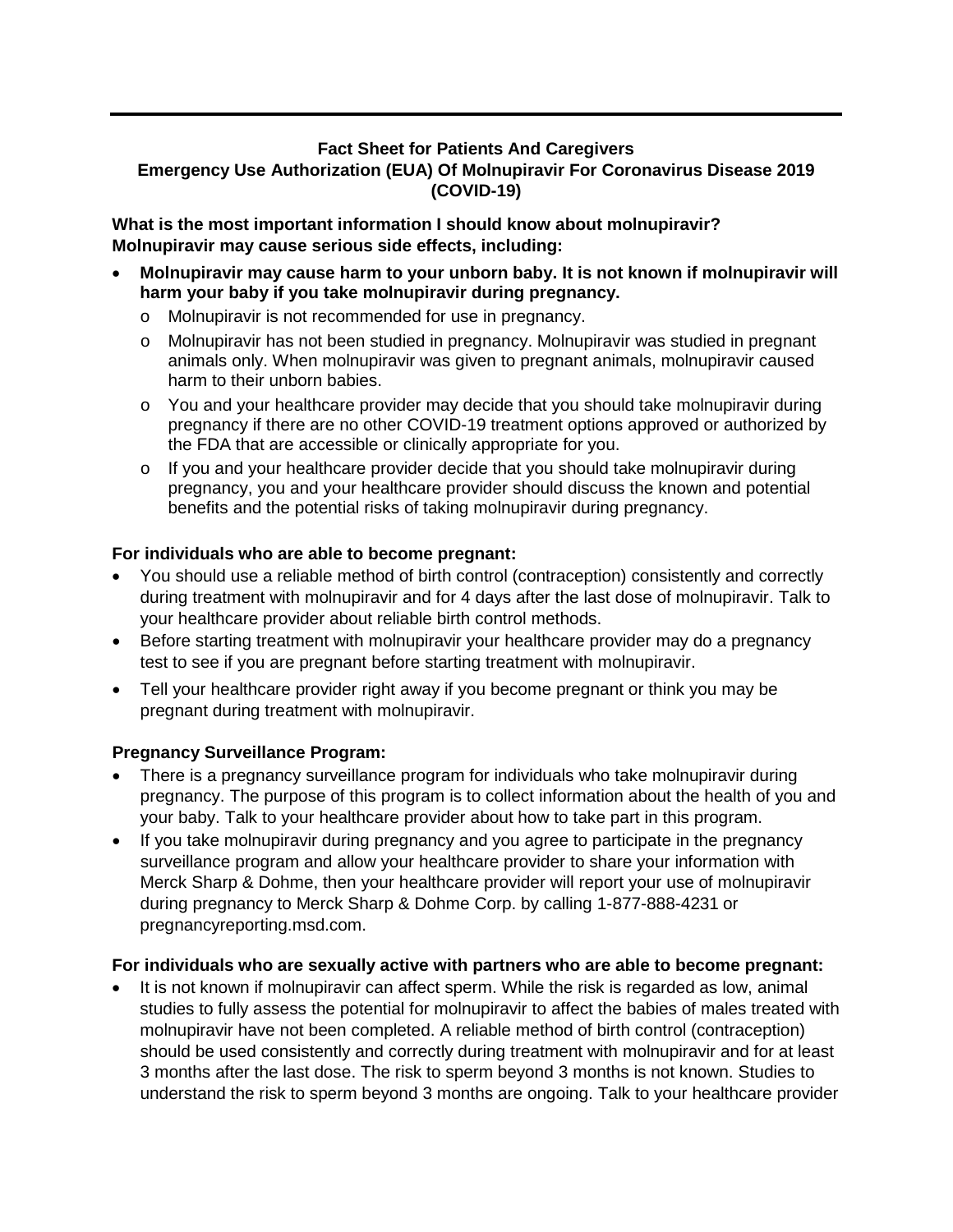about reliable birth control methods. Talk to your healthcare provider if you have questions or concerns about how molnupiravir may affect sperm.

You are being given this fact sheet because your healthcare provider believes it is necessary to provide you with molnupiravir for the treatment of adults with mild-to-moderate coronavirus disease 2019 (COVID-19) with positive results of direct SARS-CoV-2 viral testing, and who are at high risk for progression to severe COVID-19 including hospitalization or death, and for whom other COVID-19 treatment options approved or authorized by the FDA are not accessible or clinically appropriate.

The U.S. Food and Drug Administration (FDA) has issued an Emergency Use Authorization (EUA) to make molnupiravir available during the COVID-19 pandemic (for more details about an EUA please see **"What is an Emergency Use Authorization?"** at the end of this document). Molnupiravir is not an FDA-approved medicine in the United States. Read this Fact Sheet for information about molnupiravir. Talk to your healthcare provider about your options if you have any questions. It is your choice to take molnupiravir.

## **What is COVID-19?**

COVID-19 is caused by a virus called a coronavirus. You can get COVID-19 through close contact with another person who has the virus.

COVID-19 illnesses have ranged from very mild-to-severe, including illness resulting in death. While information so far suggests that most COVID-19 illness is mild, serious illness can happen and may cause some of your other medical conditions to become worse. Older people and people of all ages with severe, long lasting (chronic) medical conditions like heart disease, lung disease and diabetes, for example seem to be at higher risk of being hospitalized for COVID-19.

## **What is molnupiravir?**

Molnupiravir is an investigational medicine used to treat mild-to-moderate COVID-19 in adults:

- with positive results of direct SARS-CoV-2 viral testing, and
- who are at high risk for progression to severe COVID-19 including hospitalization or death. and for whom other COVID-19 treatment options approved or authorized by the FDA are not accessible or clinically appropriate.

The FDA has authorized the emergency use of molnupiravir for the treatment of mild-tomoderate COVID-19 in adults under an EUA. For more information on EUA, see the **"What is an Emergency Use Authorization (EUA)?"** section at the end of this Fact Sheet.

Molnupiravir is not authorized:

- for use in people less than 18 years of age.
- for prevention of COVID-19.
- for people needing hospitalization for COVID-19.
- for use for longer than 5 consecutive days.

# **What should I tell my healthcare provider before I take molnupiravir?**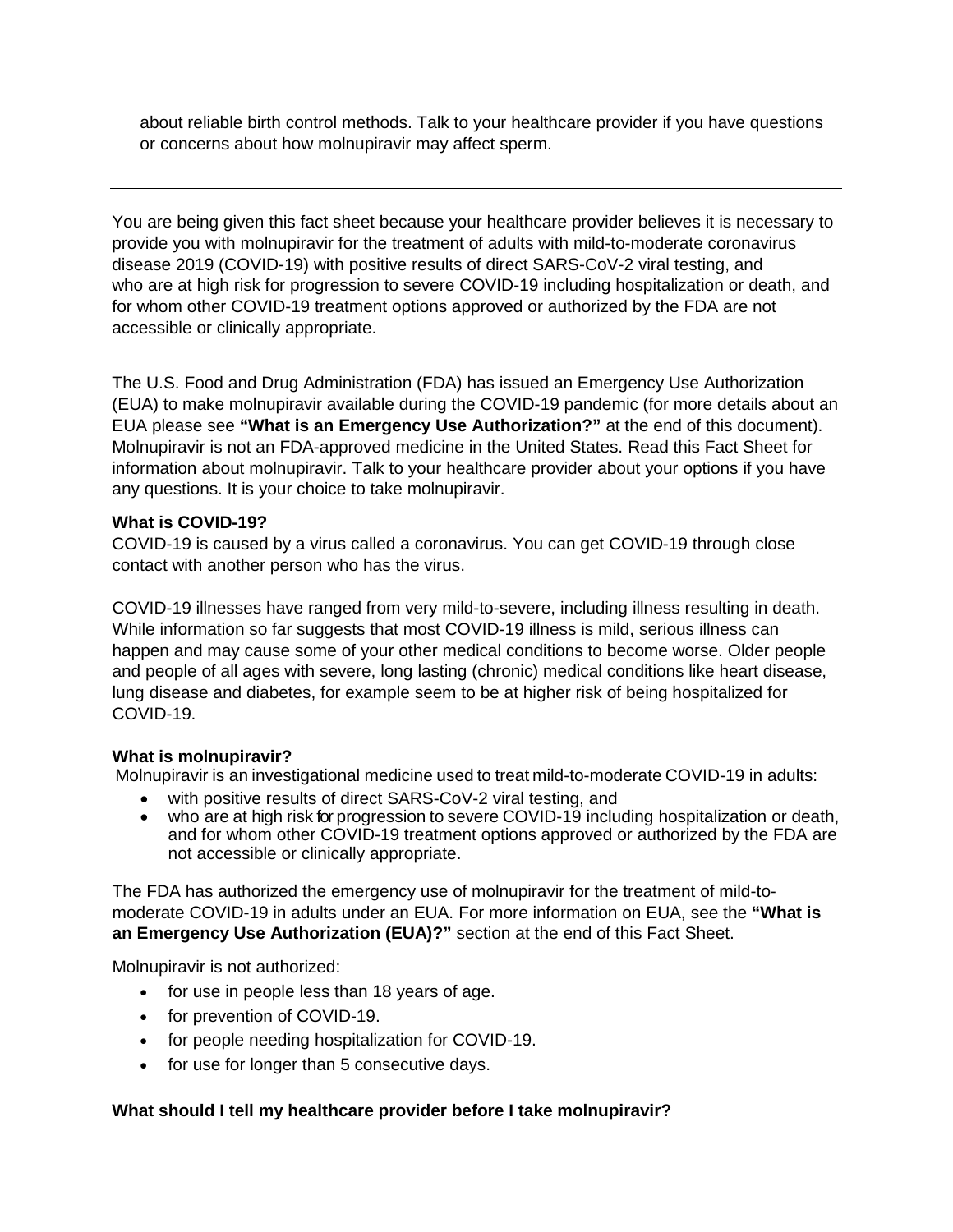# **Tell your healthcare provider if you:**

- Have any allergies
- Are breastfeeding or plan to breastfeed
- Have any serious illnesses
- Are taking any medicines (prescription, over-the-counter, vitamins, or herbal products).

## **How do I take molnupiravir?**

- Take molnupiravir exactly as your healthcare provider tells you to take it.
- Take 4 capsules of molnupiravir every 12 hours (for example, at 8 am and at 8 pm)
- **Take molnupiravir for 5 days**. It is important that you complete the full 5 days of treatment with molnupiravir. Do not stop taking molnupiravir before you complete the full 5 days of treatment, even if you feel better.
- Take molnupiravir with or without food.
- You should stay in isolation for as long as your healthcare provider tells you to. Talk to your healthcare provider if you are not sure about how to properly isolate while you have COVID-19.
- Swallow molnupiravir capsules whole. Do not open, break, or crush the capsules. If you cannot swallow capsules whole, tell your healthcare provider.
- **What to do if you miss a dose:**
	- o If it has been **less than 10 hours** since the missed dose, take it as soon as you remember
	- o If it has been **more than 10 hours** since the missed dose, skip the missed dose and take your dose at the next scheduled time.
- Do not double the dose of molnupiravir to make up for a missed dose.

## **What are the important possible side effects of molnupiravir?**

- See, **"What is the most important information I should know about molnupiravir?"**
- **Allergic Reactions.** Allergic reactions can happen in people taking molnupiravir, even after only 1 dose. Stop taking molnupiravir and call your healthcare provider right away if you get any of the following symptoms of an allergic reaction:
	- o hives
	- o rapid heartbeat
	- o trouble swallowing or breathing
	- o swelling of the mouth, lips, or face
	- o throat tightness
	- o hoarseness
	- o skin rash

#### **The most common side effects of molnupiravir are:**

- diarrhea
- nausea
- dizziness

These are not all the possible side effects of molnupiravir. Not many people have taken molnupiravir. Serious and unexpected side effects may happen. This medicine is still being studied, so it is possible that all of the risks are not known at this time.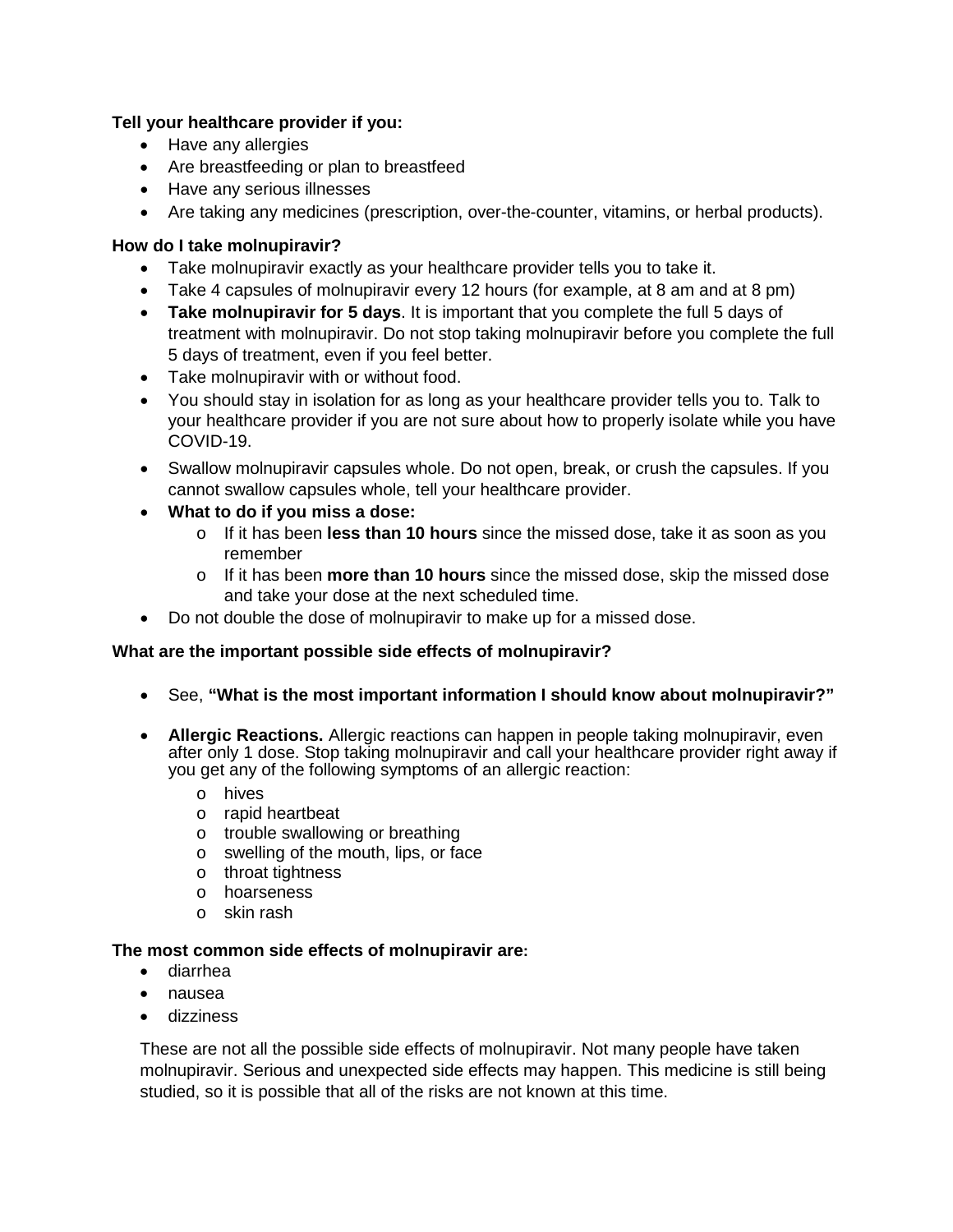## **What other treatment choices are there?**

Like molnupiravir, FDA may allow for the emergency use of other medicines to treat people with COVID-19. Go to https://www.fda.gov/emergency-preparedness-and-response/mcm-legalregulatory-and-policy-framework/emergency-use-authorization for more information.

It is your choice to be treated or not to be treated with molnupiravir. Should you decide not to take it, it will not change your standard medical care.

#### **What if I am breastfeeding?**

Breastfeeding is not recommended during treatment with molnupiravir and for 4 days after the last dose of molnupiravir. If you are breastfeeding or plan to breastfeed, talk to your healthcare provider about your options and specific situation before taking molnupiravir.

#### **How do I report side effects with molnupiravir?**

Contact your healthcare provider if you have any side effects that bother you or do not go away.

Report side effects to **FDA MedWatch** at [www.fda.gov/medwatch](http://www.fda.gov/medwatch) or call 1-800-FDA-1088 (1- 800-332-1088).

#### **How should I store molnupiravir?**

- Store molnupiravir capsules at room temperature between 68°F to 77°F (20°C to 25°C).
- **Keep molnupiravir and all medicines out of the reach of children and pets.**

#### **How can I learn more about COVID-19?**

- Ask your healthcare provider.
- Visit www.cdc.gov/COVID19
- Contact your local or state public health department.
- Call Merck Sharp & Dohme at 1-800-672-6372 (toll free in the U.S.)
- Visit www.molnupiravir.com

## **What Is an Emergency Use Authorization (EUA)?**

The United States FDA has made molnupiravir available under an emergency access mechanism called an Emergency Use Authorization (EUA) The EUA is supported by a Secretary of Health and Human Service (HHS) declaration that circumstances exist to justify emergency use of drugs and biological products during the COVID-19 pandemic. Molnupiravir for the treatment of mild-to-moderate COVID-19 in adults with positive results of direct SARS-CoV-2 viral testing, who are at high risk for progression to severe COVID-19, including hospitalization or death, and for whom alternative COVID-19 treatment options approved or authorized by FDA are not accessible or clinically appropriate, has not undergone the same type of review as an FDA-approved product. In issuing an EUA under the COVID-19 public health emergency, the FDA has determined, among other things, that based on the total amount of scientific evidence available including data from adequate and well-controlled clinical trials, if available, it is reasonable to believe that the product may be effective for diagnosing, treating, or preventing COVID-19, or a serious or life-threatening disease or condition caused by COVID-19; that the known and potential benefits of the product, when used to diagnose, treat, or prevent such disease or condition, outweigh the known and potential risks of such product; and that there are no adequate, approved, and available alternatives.